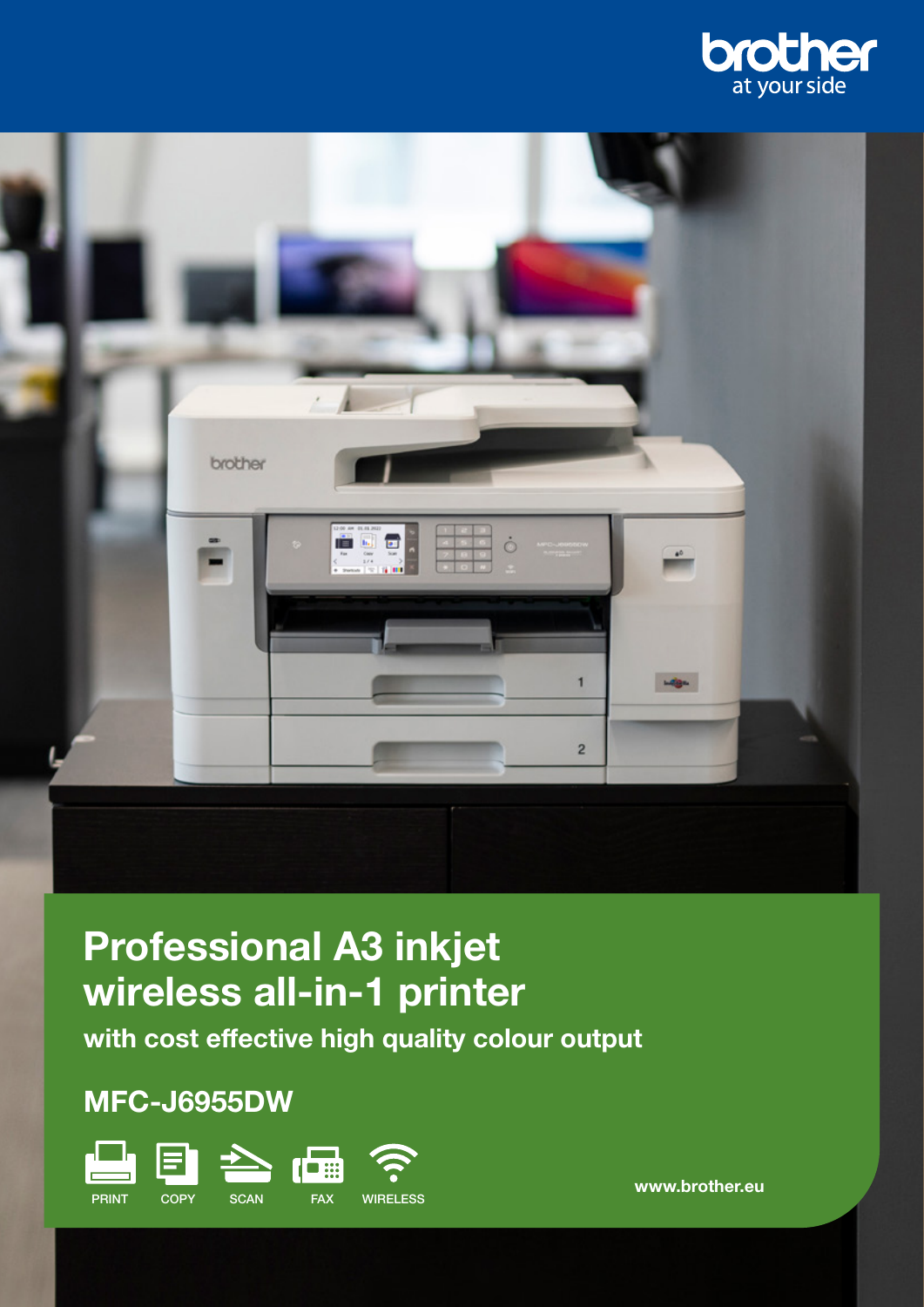# Professional A3 inkjet wireless all-in-1 printer with cost effective high quality colour output

The MFC-J6955DW offers premium quality A3 print, scan, copy and fax all in one inkjet device. The latest print head technology provides fast print speeds, delivering durable and premium quality printing that your business can rely on.



# MFC-J6955DW

- Key features: Up to 30ipm print speed<sup>9</sup>
	- Automatic 2-sided A3 print, scan, copy and fax
	- 8.8cm colour touchscreen
	- Wired and wireless connectivity
	- 2 x 250 sheet paper trays
	- 100 sheet multi-purpose tray<sup>2</sup>
	- 50 sheet 2-sided A4 Automatic Document Feeder (ADF)<sup>2</sup>
	- NFC (Near-Field Communication) for secure authentication, mobile print and scan
	- Optional high-yield inks: BK 6000 pages and C/M/Y 5000 pages<sup>1</sup>

# Greener business printing

The MFC-J6955DW is designed for businesses requiring an A3 all-in-one printer with low energy consumption. Without the need to preheat any internal components, you not only benefit from using less energy, but also exceptionally fast first page print out time of under 5 seconds<sup>10</sup> and print speeds up to 30ipm<sup>9</sup>, all without compromising on premium print quality.

# Keep printing for longer<sup>2</sup>

With a large paper input capacity of up to 500 sheets as standard, you don't need to spend as much time refilling the paper tray and can concentrate on your daily office tasks. The 100 sheet multi-purpose tray allows you to use versatile media options up to 220gsm, together with the 50 sheet Automatic Document Feeder supporting quick and cost effective A3 printing and scanning.

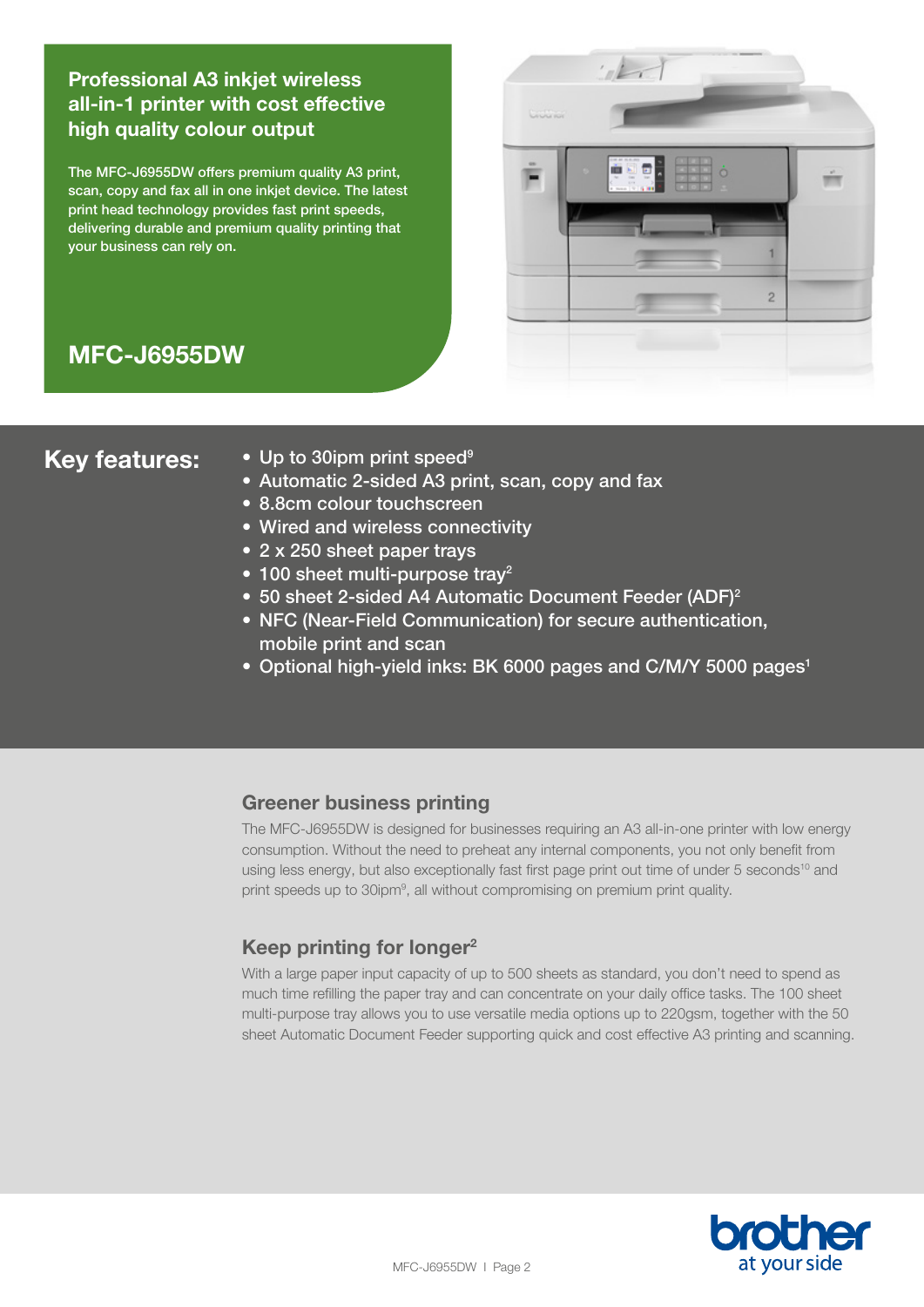# Ultra-fast, durable, precision printing

Through years of meticulous engineering design, our patented MAXIDRIVE print chip redefines printing technology. Ink droplets are ejected into 40 micrometer thick film generating pressure that travels through 1680 individual chambers across a single print chip, delivering ultra-fast, durable, precision printing.

# Built to perform

With a host of business features and functions, the MFC-J6955DW offers quick and secure printing directly from your mobile using Near-Field Communication (NFC). Set up fast scan options with the intuitive user interface allowing you to scan directly to your favourite office applications. The 8.8cm colour touchscreen features an intelligent page gauge function allowing you to keep track of your ink level usage.

# Cost efficient. Printing that looks after itself

The MFC-J6955DW provides excellent value with a low total cost of ownership (TCO) and competitive cost per page (CPP). Let us take care of your printing needs with a number of Managed Print Service (MPS) options offering automated supplies replenishment and break-fix services, reducing downtime and maximising productivity - for total peace of mind.



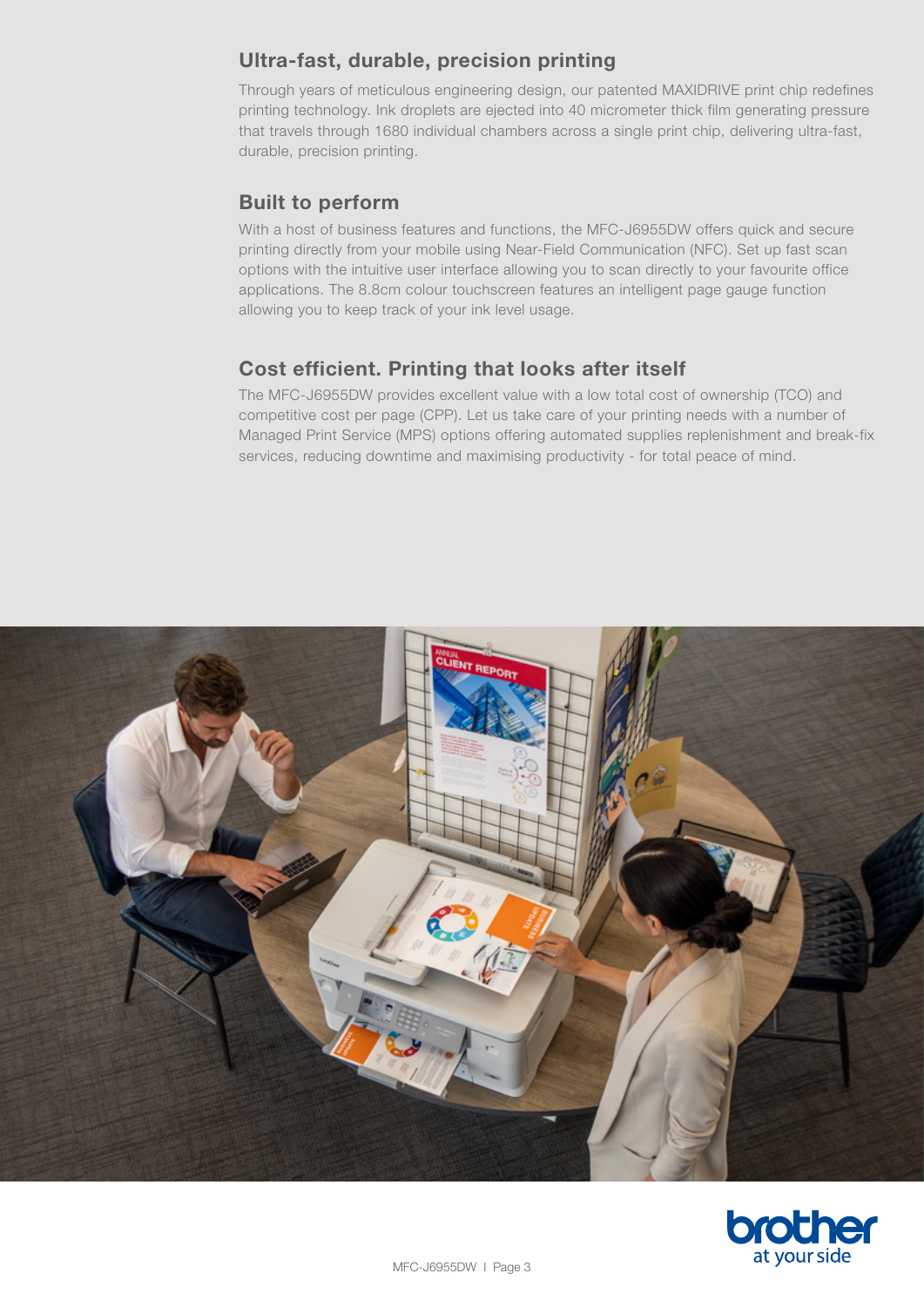General Technology Inkjet

> **Memory** 512MB

Control panel 8.8cm Colour Touchscreen LCD Local Interface Hi-Speed USB 2.0

Wired Network Fast Ethernet

#### Wireless Network 2.4GHz and 5GHz Support

Mobile Print Print from your mobile devices to your Brother printer

**Print Print Speed (A4)<sup>9</sup>** 1-Sided: 30ipm Mono and Colour 2-Sided: 21ipm Mono and Colour

> Print (A3) 1-Sided: Yes 2-Sided: Yes

FPOT (First Print Out Time)<sup>10</sup> 4.6 Seconds Colour and 4.4 Seconds Mono

Quiet Mode A mode to reduce the printing noise

Resolution Up to 1200 x 4800dpi (Horizontal and Vertical)

Print Languages PCL6, BR-Script3, PDF Version 1.7, XPS Version 1.0

Embedded Fonts (PCL) 73 scalable fonts, 12 bitmap fonts

### Embedded Barcodes (PCL)

16 bar codes\* \*Code39, Interleaved 2 of 5, FIM (US-PostNet), Post Net (US-PostNet) EAN-8, EAN-13, UPC-A, UPC-E, Codabar, ISBN (EAN), ISBN (UPC-E), Code128 (set A, set B, set C), EAN128 (set A, set B, set C), Code93, GS1Databar, MSI

Embedded Fonts (Postscript) 66 scalable fonts

# Printer Functions N-up Printing<sup>3</sup>

Reduce up to 2, 4, 9 or 16 pages into just one page

Poster Printing4 Enlarge a single page into a poster using 4 or 9 pages

#### Watermark Printing4

Watermark your documents with predefined text or with your own user-defined messages

#### ID Printing4

Add identification to your printed documents (date and time, short custom message or PC username)

#### Booklet Printing4

Print documents in A5 booklet format using automatic or manual 2-sided print

#### Print Profiles<sup>3</sup>

Store your favourite driver settings as profiles to easily recall them

# Printer Driver Windows

Windows 10 (32 and 64 bit editions) Windows 8 (32 and 64 bit editions) Windows 7 (32 and 64 bit editions) Windows Server 2019, 2016, 2012, 2012R2 and 2008R2 Windows Server 2008 (32 and 64 bit editions)

macOS 10.14.6/10.15.x/11

Linux CUPS, LPD/LPRng (i686 and x86\_64)

PCL Driver Generic PCL XL driver

#### ChromeOS

Supports native ChromeOS printing

# PostScript Universal Printer Driver

Driver for Windows that enables you to print to any network or locally connected Brother ink printer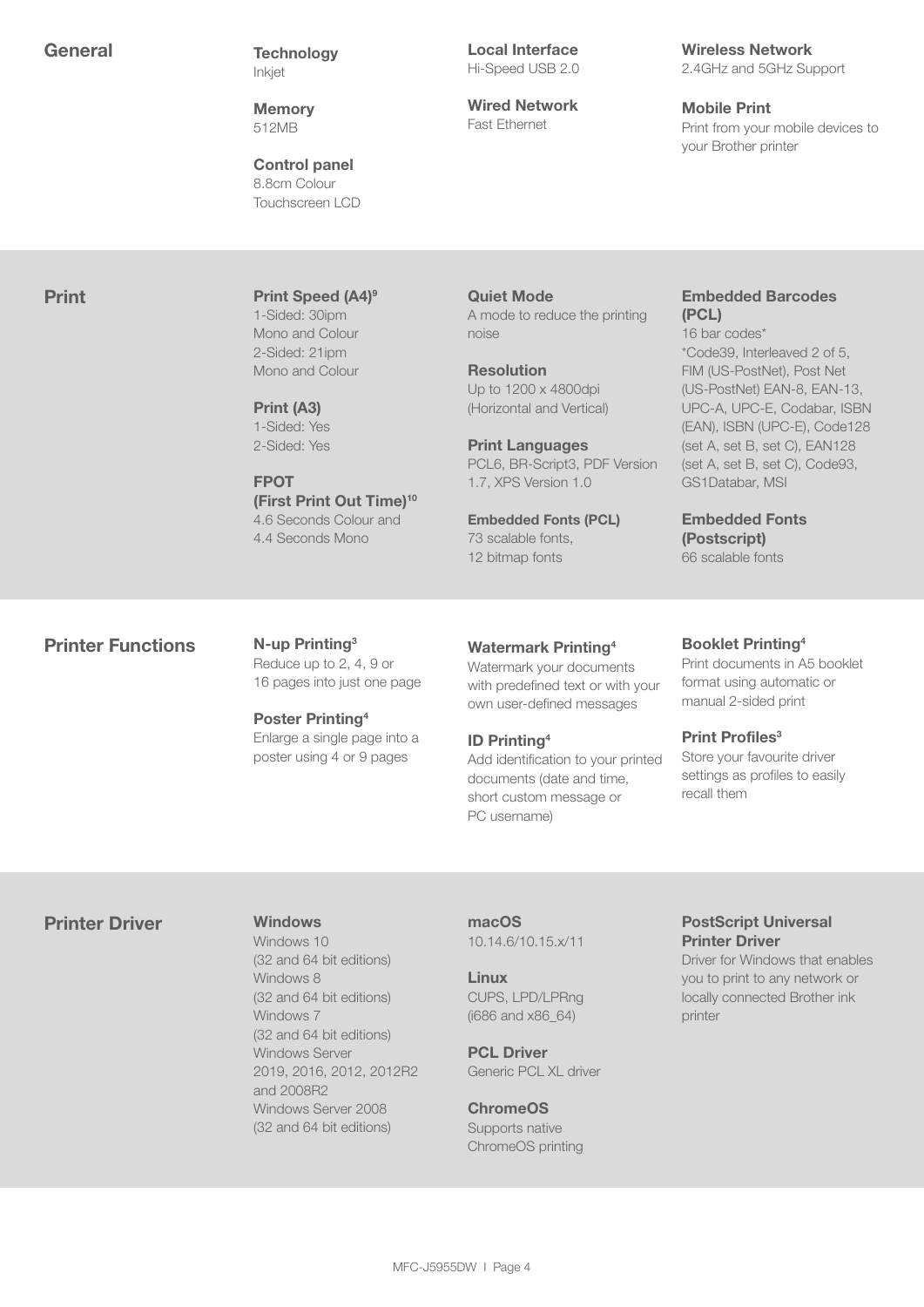# Paper Handling Paper Input<sup>2</sup>

Standard Tray - 250 Sheets Lower Trays - 250 Sheets Multi Purpose Tray - 100 Sheets Automatic Document Feeder (ADF) 50 Sheets

Paper Output<sup>2</sup> 100 Sheets A4 | 50 Sheets A3

#### Envelope Printing Yes from multi purpose tray and standard tray

Media Sizes Standard Tray

A4, LTR, EXE, A3, LGR, LGL, Folio, A5, A6, Photo (10 x 15cm), Indexcard (13 x 20cm), Photo-L (9 x 13cm), Photo-2L (13 x 18cm), Com-10, DL Envelope, Monarch, C5, Mexico Legal, India Legal

#### Multi Purpose Tray

A4, LTR, EXE, A3, LGR, LGL, Folio, A5, A6, Photo (10 x 15cm), Indexcard (13 x 20cm), Photo-L (9 x 13cm), Photo-2L (13 x 18cm), Com-10, DL Envelope, Monarch, C5, Mexico Legal, India Legal, Long paper (max length:1200mm)

#### Lower Trays

A4, LTR, A3, LGR, LGL, Folio, Mexico Legal, India Legal

#### ADF

Width: 105 to 297 mm, Length: 148 to 431.8 mm

#### Scanner Glass

Width: up to 297 mm Length: up to 431.8 mm

#### Auto 2-Sided

A4, LTR, A3, LGR, LGL, Folio, Mexico Legal, India Legal, EXE, A5

# Mobile and Web **Connectivity**

#### Brother Mobile Connect<sup>5</sup> (Android)

Print from, scan to, send faxes, preview received faxes, preview copies and check the machine status from an Android device

#### Brother Mobile Connect<sup>5</sup> (iPad / iPhone)

Print from, scan to, send faxes, preview received faxes, preview copies and check the machine status from an iPad / iPhone

#### Apple AirPrint

Print from and scan to most common file types from any AirPrint enabled application

#### Brother Print Service Plugin<sup>5</sup>

Print from an Android devices without a dedicated App.

#### Mopria™ 5

Print most common file types from Mopria™ supported Android devices

#### Brother Apps<sup>8</sup>

Print creative center, Scan to Mobile, Scan to Searchable PDF, Enlarge Text Copy, Fax forward to Cloud/E-mail, Scan to PowerPoint, Scan to Excel, Scan to Word, Easy scan to E-mail

#### Web Connect<sup>8</sup>

Print from and scan to without using a PC on Box, Dropbox, Evernote, OneDrive, Google Drive™ OneNote

### Media Type and Weights Standard Tray

Plain, Inkjet, Glossy, Recycled 64-220g/m2

#### Lower Trays

Plain, Recycled 64-120g/m2

#### Multi Purpose Tray

Plain, Inkjet, Glossy, Recycled 64-220g/m<sup>2</sup> (260g/m<sup>2</sup> with Brother BP71 glossy paper only)

#### ADF

Plain and Recycled paper 64-120g/m2

#### Auto 2-Sided

Plain, Recycled 64-120g/m2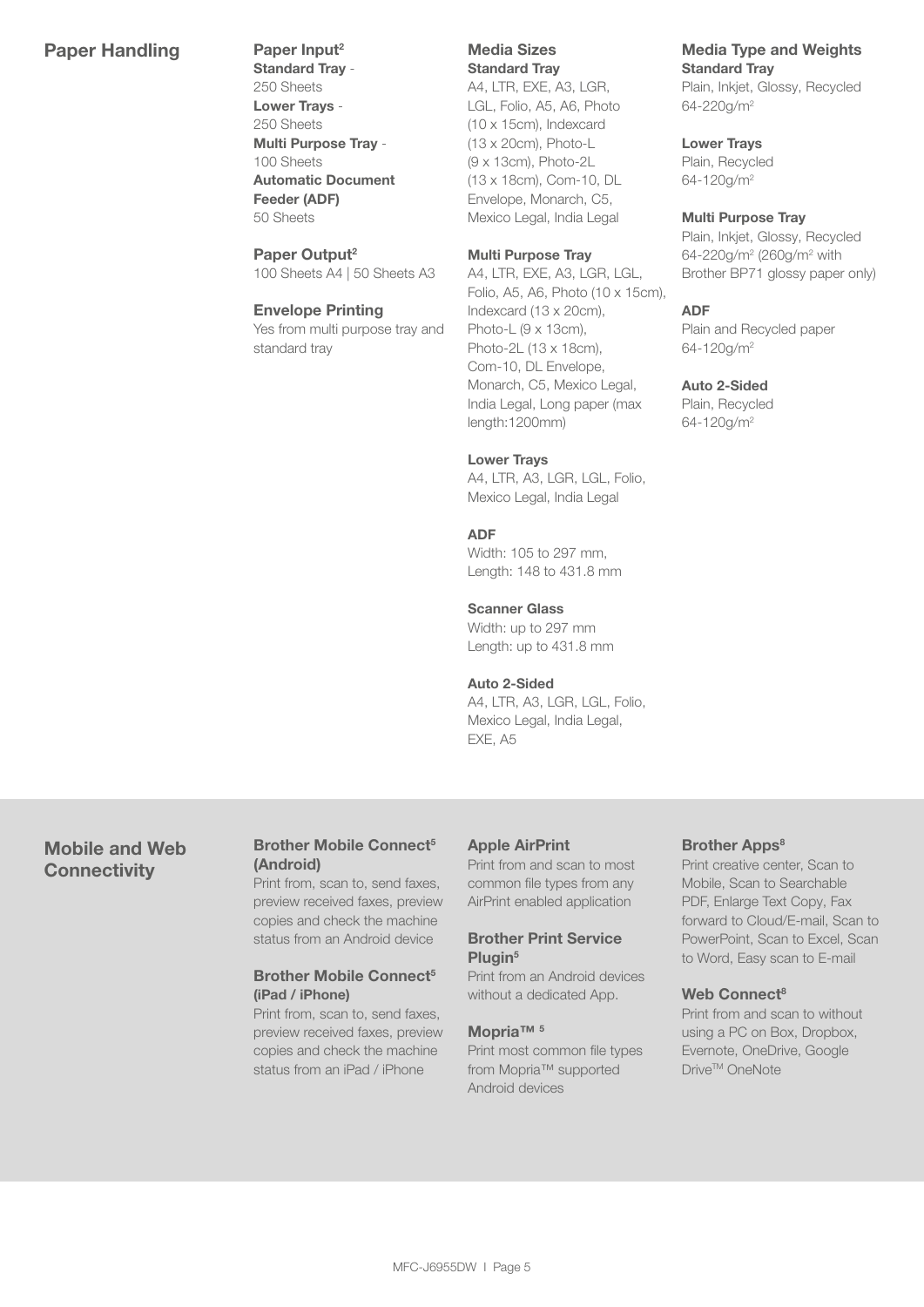#### Copy Copy Speed (A4)<sup>11</sup>

1-Sided: 25ipm Mono and 16ipm Colour 2-Sided: 18ipm Mono and 13ipm Colour

Copy (A3) 1-Sided: Yes 2-Sided: Yes

#### **FCOT**

(First Copy Out Time)11 5.0 seconds Mono and 6.0 seconds Colour

#### Resolution Up to 600 x 600dpi

#### Multi-Copying/Stack/Sort

Makes up to 999 copies of each page / Stacks or Sorts

#### Enlargement/Reduction Ratio

Reduce or Increase document sizes from 25% to 400% in 1% increments

#### N in 1 Copying

Allows the user to compress 2 or 4 pages on to a single A4 sheet

2 in 1 ID Copying Allows the user to copy both sides of an ID card to a single A4 sheet

#### Grey Scale

256 shades of grey (8 bit for each colour)

#### Receipt Copying

Produces clearer copies of receipts

#### Enlarge Text Copy<sup>8</sup>

Makes reading copied documents easier if the size of the text on the original document is small

Scan Scanner Type Dual CIS (Contact Image Sensor)

> Colour and Mono **Scanning** Yes

Scan Speed (A4)<sup>12</sup> 1-Sided: 25ipm Mono and Colour 2-Sided: 36ipm Mono and Colour

Scan Speed (A3)<sup>12</sup> 1-Sided: 13ipm Mono and Colour 2-Sided: 17ipm Mono and Colour

Scan Resolution from ADF 600 x 600dpi (mono)

300 x 600dpi (colour)

Scan Resolution from Scanner Glass 1200 x 2400dpi (mono) 1200 x 1200dpi (colour)

Interpolated Scan Resolution Up to 19200 x 19200dpi

Colour Depth 48 bit colour Processing (Input) 24 bit colour Processing (Output)

#### Grey Scale

16 bit colour Processing (Input) 8 bit colour Processing (Output)

**Scanner** Functions Scan to E-mail Scan and share documents via e-mail server

Scan to OCR Scan documents directly into your word processing application for instant editing

Scan to Image Scan into your preffered image editing software

Scan to File Scan to a file on your computer

Scan to Network Folder<sup>4</sup> Scan documents to a nominated folder on your network without using a Windows PC

Scan to SFTP Scan documents directly to a FTP server

Scan Profile<sup>3</sup> Create up to 25 preset network, FTP profiles for an easy way to store multiple scan settings

# Scan To Microsoft Office Scan to Word (.docx),

PowerPoint (.pptx), Excel (.xlsx) for Microsoft Office

Scan to SharePoint4 Scan documents directly into SharePoint (On-premise)

Scan to Searchable PDF7 Scan documents to searchable PDF files

Auto Deskew3 Yes

Base Colour Removal3 Yes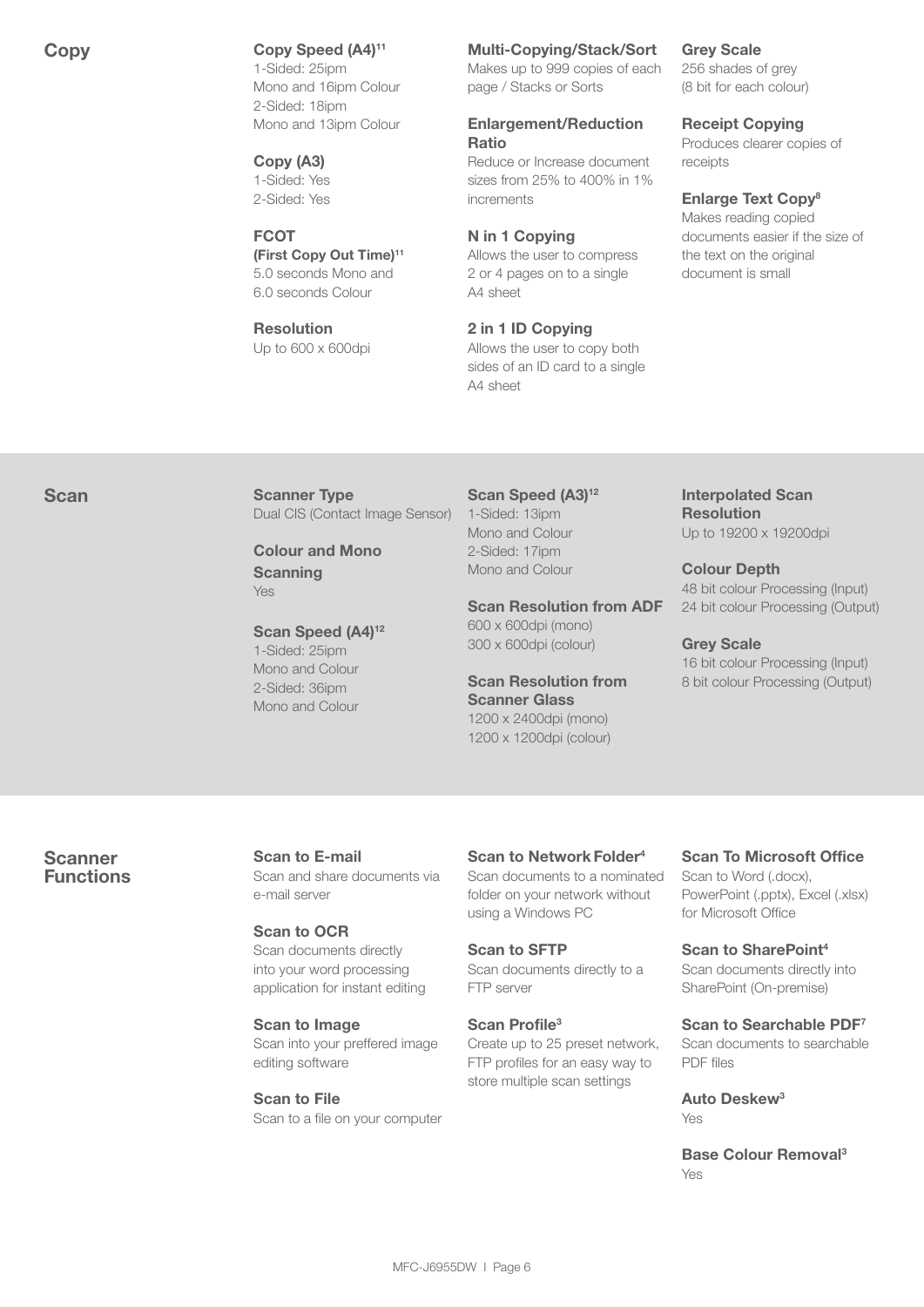TWAIN and WIA Windows 10 (32 and 64 bit editions) Windows 8.1 (32 and 64 bit editions) Windows 7 (32 and 64 bit editions) Windows Server 2008 R2/2012/2012 R2/2016/2019 (64 bit editions)

Linux5 SANE (32 and 64 bit editions)

## Fax Fax Modem

33600bps (Super G3)

## PC-Fax Send<sup>3&8</sup> and Receive<sup>4&8</sup>

Send and Receive faxes directly from your PC

#### Memory Transmission

Up to 150 pages (ITU-T Test Chart, Standard Resolution, JBIG)

#### Out of Paper Reception

Up to 150 pages (ITU-T Test Chart, Standard Resolution, JBIG)

#### Distinctive Ring Detection (UK and Denmark only)

An external service that allows two or more telephone numbers shared on a single fixed line and use different ring tones

#### Error Correction Mode (ECM)

Detect line errors during fax transmission and resend the page(s) of the document that had an error (recipient machines must share this feature for it to work)

#### Auto Reduction

When receiving a single page document longer than A4 (297mm) the fax machine will automatically reduce the message to fit onto a single A4 sheet

#### **Broadcasting**

Send the same fax message up to 250 locations

#### Grey Scale

256 shades (8 bit) of grey are available for faxing

# Fleet Management Tools

Unattended Installer4 Ability to centrally deploy and customise our drivers and

#### MSI Installer<sup>4</sup>

software

Modular installers that can be distributed through On-premise Active Directory®

# BRAdmin4&5

LAN/WAN management software

#### Embedded Web Server

Web based print management software embedded onto the device

#### Driver Deployment Wizard<sup>4&5</sup>

Easily create print drivers for hassle free deployment over your network

#### Software Brother iPrint&Scan Desktop<sup>3&5</sup>

Print from, scan to, send faxes, preview received faxes, preview copies and check the machine status from Windows or macOS PC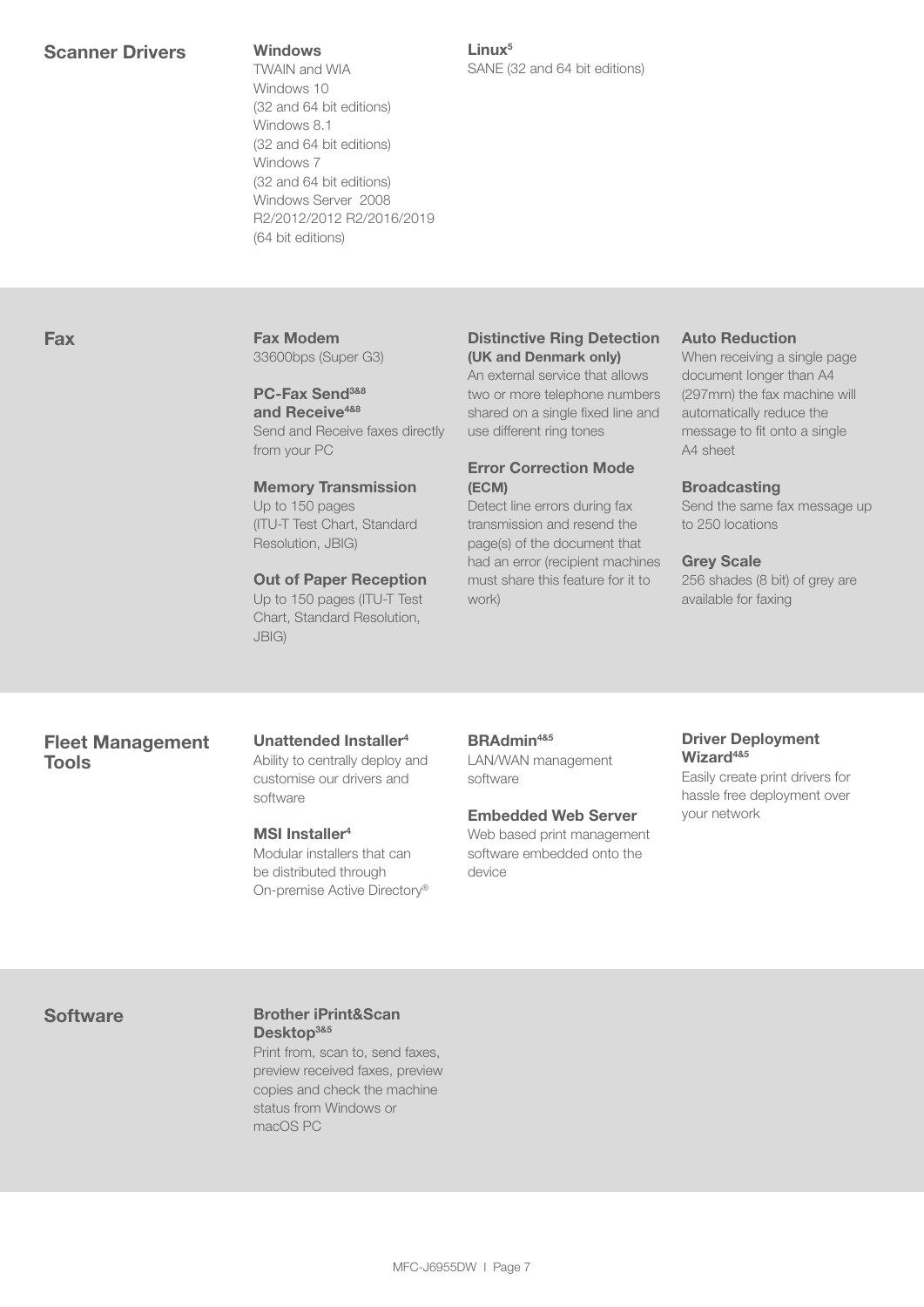# Security and Network

#### Wired Network

10Base-T/100Base-TX

#### Wired Network Security

APOP, SMTP-AUTH, SSL/TLS (IPPS, HTTPS, FTPS, SMTP, POP3, IMAP4), SNMP v3 802.1x (EAP-MD5, EAP-FAST, PEAP, EAP-TLS, EAP-TTLS), Kerberos, IPsec

#### Wireless Network

2.4GHz: IEEE 802.11 b/g/n (Infrastructure Mode) IEEE 802.11 g/n (Wi-Fi Direct)

5GHz: IEEE 802.11 a/n (Infrastructure Mode) IEEE 802.11 a/n (Wi-Fi Direct)

#### Wireless Network Security

WEP 64/128 bit, WPA-PSK (TKIP/AES), WPA2-PSK (TKIP/ AES), WPA3-SAE (AES) \*Wi-Fi Direct supports WPA2-PSK (AES) only. APOP, SMTP-AUTH, SSL/TLS (IPPS, HTTPS, FTPS, SMTP, POP3, IMAP4), SNMP v3, 802.1x (EAP-FAST, PEAP, EAP-TLS, EAP-TTLS), Kerberos, IPsec

#### Wi-Fi Direct™

Print wirelessly without having to go through a wireless access point (both automatic and manual methods supported)

### Wireless Setup Support

Wi-Fi Protected Setup (WPS)

Wireless Applications Vertical Pairing

#### IPv4

ARP, RARP, BOOTP, DHCP, APIPA(Auto IP), WINS/NetBIOS name resolution, DNS Resolver, mDNS, LLMNR responder, LPR/LPD, Custom Raw Port/ Port9100, IPP, FTP Client ,FTP Server, SNMPv1/v2c/v3, TFTP server, POP3/IMAP4/SMTP Client, ICMP, Web Services (Print/Scan), CIFS Client, SNTP Client, LDAP, HTTP Server

#### IPv6

NDP, RA, mDNS, LLMNR Responder, DNS Resolver, LPR/LPD, Custom Raw Port/ Port9100, IPP, FTP Client, FTP Server, SNMPv1/v2c/v3, TFTP server, Web Services (Print/ Scan), POP3/IMAP4, SMTP Client, CIFS Client, SNTP Client, LDAP, ICMPv6, HTTP Server

#### IP Filter

Restrict which network users can or cannot access the device over the network (IPv4 only)

#### E-mail Notifications

Automatically have the device send e-mail alerts when it requires attention, such as when the ink is low or needs replacing

#### E-mail Reports

Receive usage reports on a regular basis via e-mail

#### Setting Lock

Secures access to the devices control panel by locking it

#### Secure Function Lock 3.0

Restrict access to individual or groups of users over a network. Can be used with PC User Login Names for up to 100 users

#### Secure Print

Protect print jobs with a 4 digit release code required at the device in order for them to be printed

Near-Field Communications (NFC) / Card Reader Support

#### Integrated NFC Reader

Supported NFC standards include: (ISO14443 Type A) MIFARE Standard/Plus/ Ultralight/Ultralight C/DESfire my-d move, Tag-it (ISO15693 Type B)

#### External NFC Card Reader Support

RFIDeas pcProx Enroll

- RDR-6081AKU
- RDR-6281AKU • RDR-6381AKU
- RDR-6E81AKU
- RDR-6H81AKU
- RFIDeas AIR ID Enroll
- RDR-7081AKU
- RDR-7581AKU
- RDR-7F81AKU Elatec
- TWN3 MIFARE
- TWN3 MIFARE NFC
- TWN3 Multi ISO
- TWN4 MIFARE NFC

(3rd party card readers require additional purchase. Other card readers supported if registered via the embedded web server)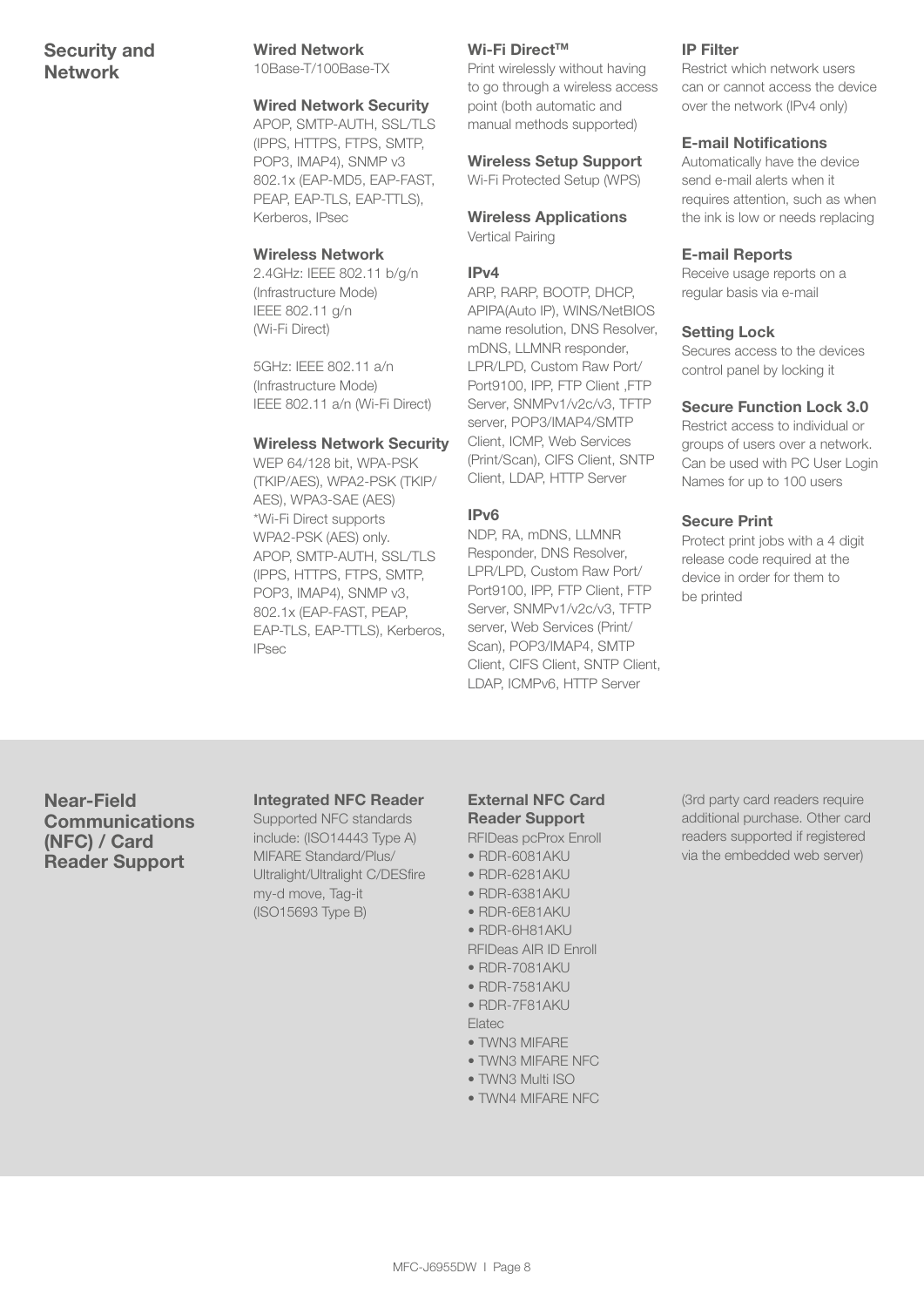| <b>Supplies and</b><br><b>Accessories</b> | <b>Standard Yield Cartridges<sup>1</sup></b><br>LC427BK - 3000 page<br>LC427C - 1500 pages<br>LC427M - 1500 pages<br>LC427Y - 1500 pages<br>Note: Product is shipped with LC427 cartridges <sup>13</sup>                                                                 | <b>High Yield Cartridges<sup>1</sup></b><br>LC427XLBK - 6000 pages<br>LC427XLC - 5000 pages<br>LC427XLM - 5000 pages<br>LC427XLY - 5000 pages                                                                     |                                                                                |
|-------------------------------------------|--------------------------------------------------------------------------------------------------------------------------------------------------------------------------------------------------------------------------------------------------------------------------|-------------------------------------------------------------------------------------------------------------------------------------------------------------------------------------------------------------------|--------------------------------------------------------------------------------|
| <b>Address Book</b>                       | <b>LDAP</b><br>The ability to connect to an<br>external LDAP enabled address<br>book, like Microsoft Exchange                                                                                                                                                            |                                                                                                                                                                                                                   |                                                                                |
| <b>Developers</b>                         | <b>Brother Solutions</b><br><b>Interface (BSI)</b><br>Create powerful cloud and on<br>premise solutions directly<br>integrating the advanced print,<br>scan and security capabilities of<br>Brother devices.<br>For more information visit:<br>www.brother.eu/developers |                                                                                                                                                                                                                   |                                                                                |
| <b>Dimensions</b><br>and Weights          | <b>With Carton (WxDxH)</b><br>681 x 561 x 493mm - 27.5kg                                                                                                                                                                                                                 | <b>Without Carton (WxDxH)</b><br>576 x 477 x 375mm - 24.0kg                                                                                                                                                       |                                                                                |
| <b>Duty Cycle</b>                         | <b>Recommended Monthly<sup>6</sup></b><br>250 to 3500 pages monthly print<br>volume                                                                                                                                                                                      |                                                                                                                                                                                                                   |                                                                                |
| <b>Environment</b>                        | <b>Power Consumption</b><br>Copying: Approx. 31W<br>Ready: Approx. 6W<br>Sleep: Approx. 0.9W<br>Power Off: Approx 0.03W<br><b>Sound Pressure</b><br>PC Printing (Colour/Mono):<br>Approx. 50.0dB(A)                                                                      | <b>Sound Power</b><br>Mono: 6.60B(A)<br>Colour: 6.64B(A)<br><b>TEC Value</b><br>0.17 kWh/week<br><b>Ink Save Mode</b><br>This reduces the ink usage and<br>helps to reduce the total cost of<br>printer ownership | <b>Blue Angel</b><br>Yes<br><b>Nordic Swan</b><br>Yes<br><b>GS Mark</b><br>Yes |